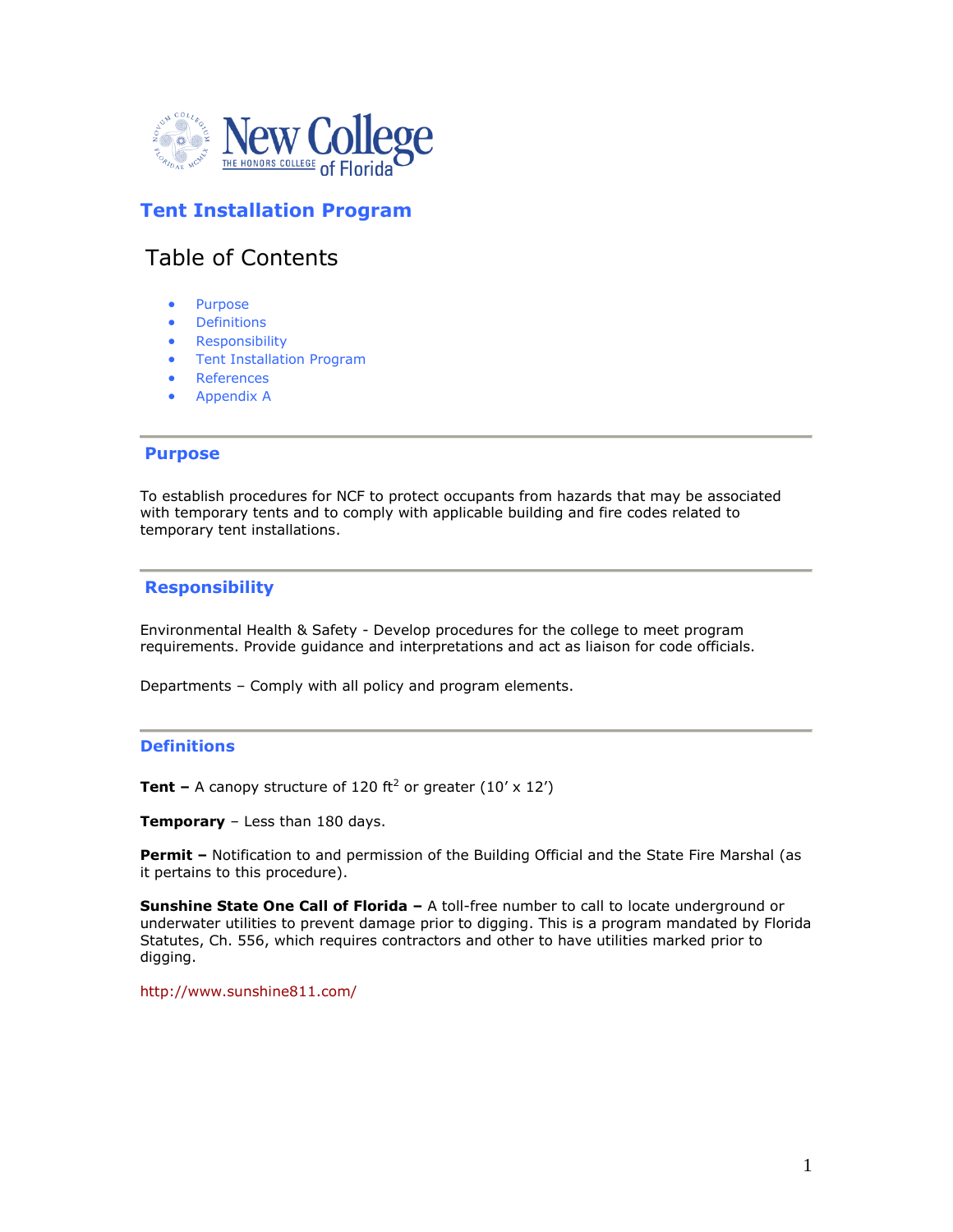#### **Tent Installation Program**

All tents installed on NCF property will comply with these procedures. The Office of the State Fire Marshal, per Florida Statutes, is the Authority Having Jurisdiction (AHJ) and has the final approval for any tent installation and seating. Additionally, the Building Official, per Florida Statutes, must review the installation plans.

The form in Appendix A should be completed and returned to NCF Environmental Health and Safety Office (EH&S) a minimum of five days prior to an event requiring the use of a tent. EH&S will distribute the form to the Building Official, State Fire Marshal, and NCF Physical Plant.

The tent contractor is responsible for contacting Sunshine State One Call Florida at **811** at least two working days in advance to mark underground utilities prior to driving stakes.

All tent fabric must be flame retardant and indicated as such by a certification attached to each membrane.

The tent and poles shall be securely anchored using appropriate anchoring systems.

Tops of metal stakes shall be covered with a protective barrier to prevent injuries.

Seating, if provided, shall conform to the requirements of the Life Safety Code for adequate row and aisle spacing, and means of egress distances.

A seating plan shall be provided for each tent installation. That plan shall be approved for compliance with applicable Fire and Life Safety Code requirements for pertaining to aisle and row width, fire extinguishers, lighting, and other egress requirements.

Pre-approved seating diagrams for established and recurring events are encouraged to prevent the need to obtain seating plans for each event.

Fire extinguishers shall be provided by the tent contractor. The exact number may be determined by the AHJ or NCF, however, a minimum of one per tent will be required. All extinguishers will be current on their certifications and inspections as per NFPA 10 and SFM Rules and Regulations.

Side panels if used in tents occupied by the general public will dictate different aisle and seating configurations. Depending on conditions and the number of side panels, additional lighting, EMERGENCY LIGHTING, and EXIT markings may be required.

#### **References**

NFPA 1 Ch. 25.2; FBC Section 3103; Florida Statutes Chapter 556.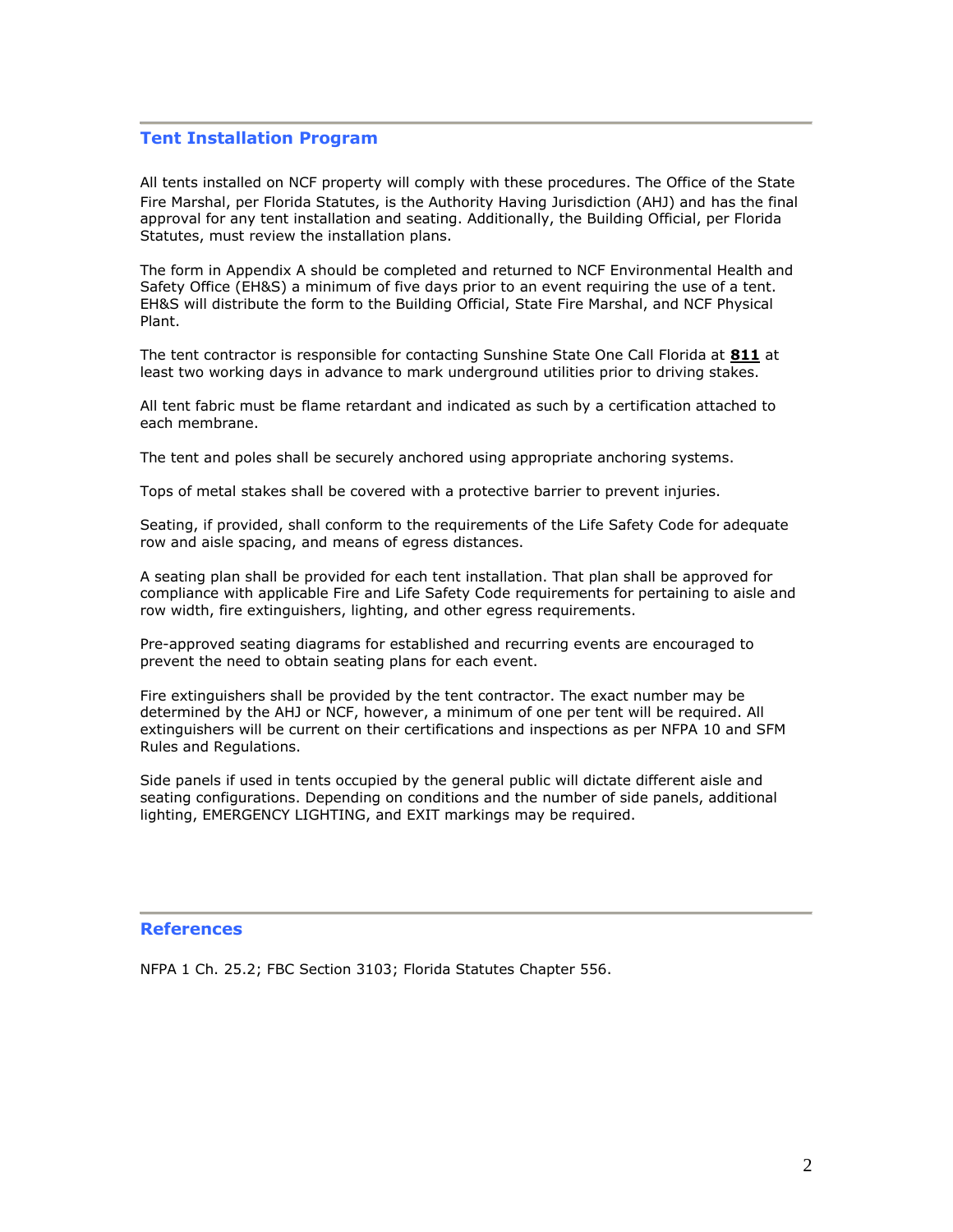

**Office of Environmental Health and Safety**

### **Appendix A**

# **Tent Installation Form**

(Must be completed 5 days prior to event's date)

#### **To: New College Building Official; Local Inspector, Office of the State Fire Marshal; Director of Physical Plant**

Date of Event:

Name of Event:

Tent Company:

Address:

Company Contact Name / Emergency Phone Number:

Date Tent Installation to begin:

Size/Location of tent:

| Total people under tent: |  |
|--------------------------|--|
|                          |  |

| Type of anchor: Stake□ Bucket□ Other □ Explain if Other |  |  |  |
|---------------------------------------------------------|--|--|--|
|---------------------------------------------------------|--|--|--|

| Any Type of Open flame under tent: | Yesl 1 | No |
|------------------------------------|--------|----|
| If yes, please indicate:           |        |    |
| $\text{Cooking}$                   |        |    |

Candles  $\Box$ 

Sterno  $\Box$